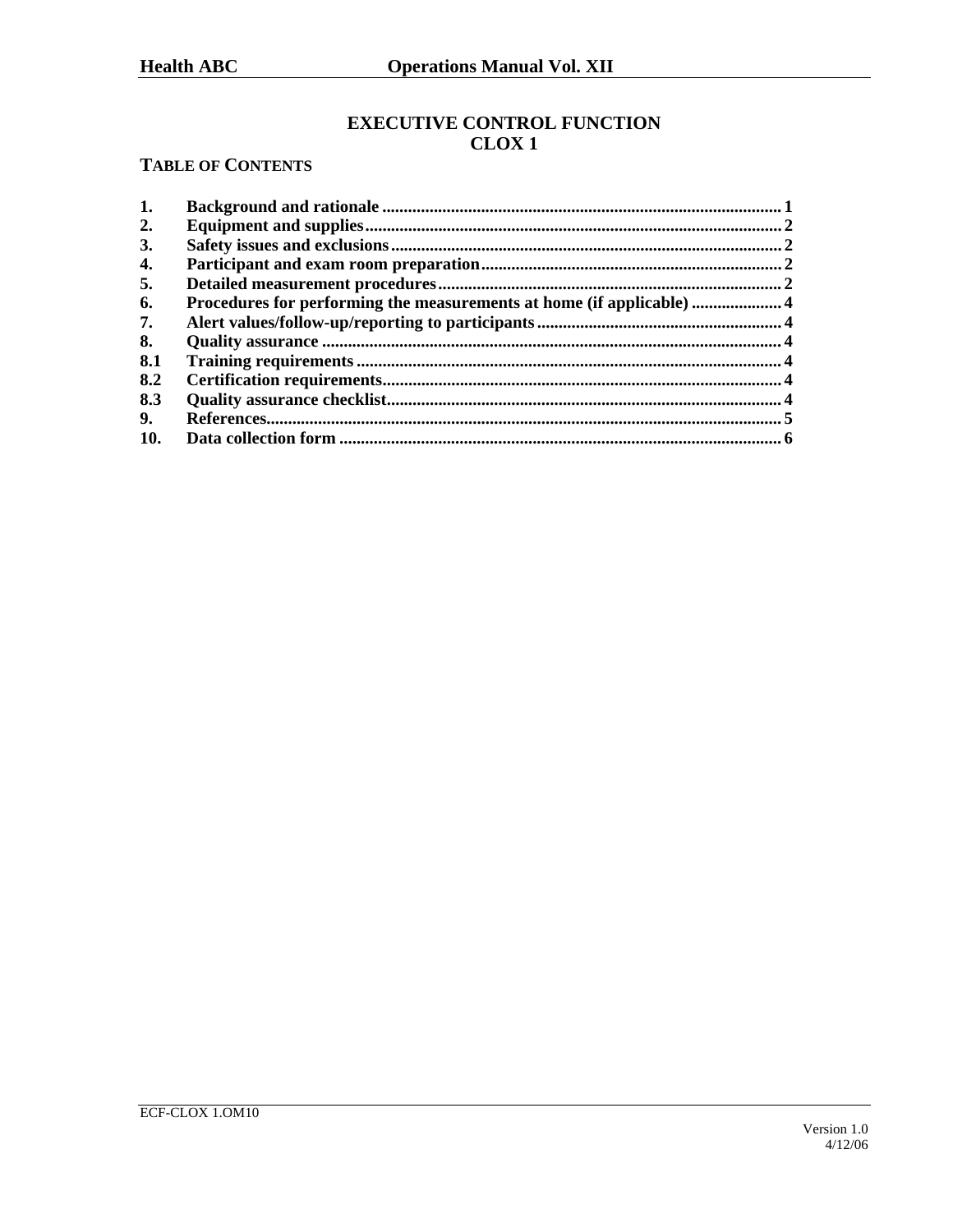# **EXECUTIVE CONTROL FUNCTION CLOX 1**

#### **1. Background and rationale**

While the significance of dementia and marked cognitive decline for the health and functioning of older adults is well established, the contribution of less severe deficits in cognitive function to the disabling process has received limited attention. Specifically, impairments in executive function, higher-order cognitive processes including initiation, planning, judgment, decision making, mental flexibility, regulation and self-perception, may influence physical decline through their effect on a broad range of behaviors and lifestyle factors such as, diet and eating behavior; physical, recreational, intellectual and social activity; and help-seeking and self-care practices. In a similar way, behaviors and lifestyle factors can influence age-related cognitive decline. Few longitudinal studies have been conducted in this area and all lack or have weak assessment of one or more of the following: disease, impairments and physical function; cardiovascular fitness, health behaviors, and lifestyle factors; cognitive and psychosocial function. Health ABC is strong in all these areas.

Regarding executive control function (ECF) specifically, community prevalence of impairment in ECF is unknown, but likely to be high. Measures of ECF have not been included in largescale epidemiologic studies, due to, in part, the absence of a brief, reliable, and valid assessment method. Commonly used measures such as the MMSE do not tap ECF, and deficits in ECF are often seen in persons with intact MMSE scores. Impairment in ECF is thought to contribute to loss of independence through interference with the ability to initiate, direct, plan, and execute complex goal-directed activities, such as preparing meals, following a medication regimen, etc. Clearly, impairment in ECF could have a substantial impact on the disabling process.

Over the past several years, Donald Royall and colleagues, <sup>1-4</sup> have developed and field tested protocols for assessing ECF. The measure to be included in Year 10 is CLOX 1, a clock drawing test. Clock drawing is a well-established clinical tool used to screen for visuospatial and constructional disabilities. When administered and scored following the CLOX 1 criteria, the clock drawing task can help identify deficits in ECF. In addition, when spontaneous clock drawing ability is compared with copying tasks, such as the overlapping pentagons in the MMSE and 3MS, it can help discriminate cerebrovascular dementias from those of the AD type.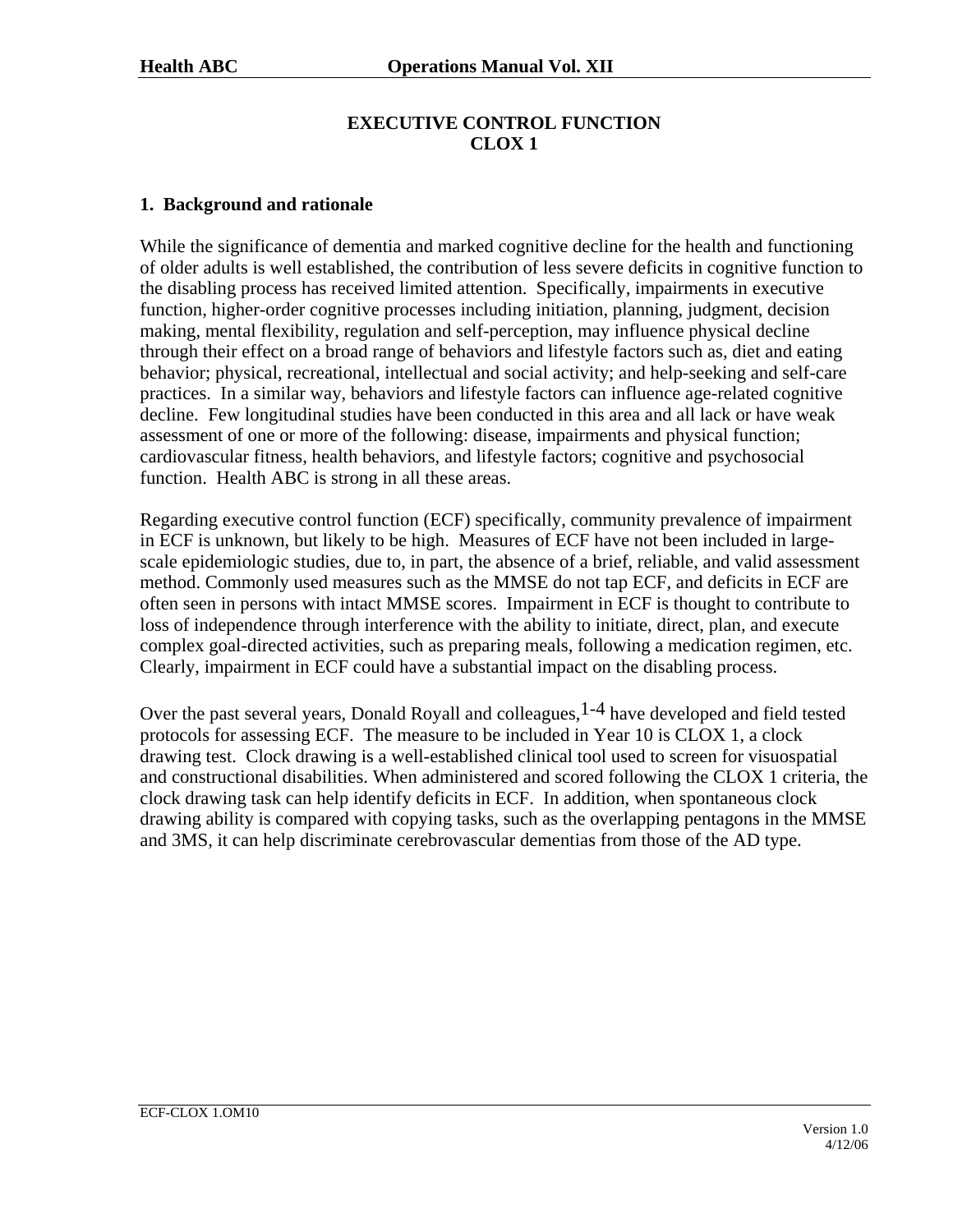### **2. Equipment and supplies**

- Plain 8 1/2" X 11" white paper
- Sharpened No. 2 pencil

# **3. Safety issues and exclusions**

None.

### **4. Participant and exam room preparation**

Testing should be performed in a quiet, well-illuminated room with the participant seated at a desk or table. There should not be a clock that is visible to the participant in the room.

### **5. Detailed measurement procedures**

Place a blank white sheet of paper and pencil in front of the participant and say:

Script: *"Draw me a clock that says 1:45. Set the hands and numbers on the face so that a child could read them."* 

Repeat the instructions until they are clearly understood. The words in this command have been carefully selected to influence the participant's behavior. If the participant asks a question while drawing the clock, simply repeat the instructions

 "Draw me a clock that says 1:45. Put the hands and numbers on its face so that a child could read them."

However, if the participant doesn't ask any questions (even if they appear to be struggling), do not say anything.

Score each element of the clock drawing according to the criteria in the table below. Scoring should be done after the participant leaves, but on the same day, if possible.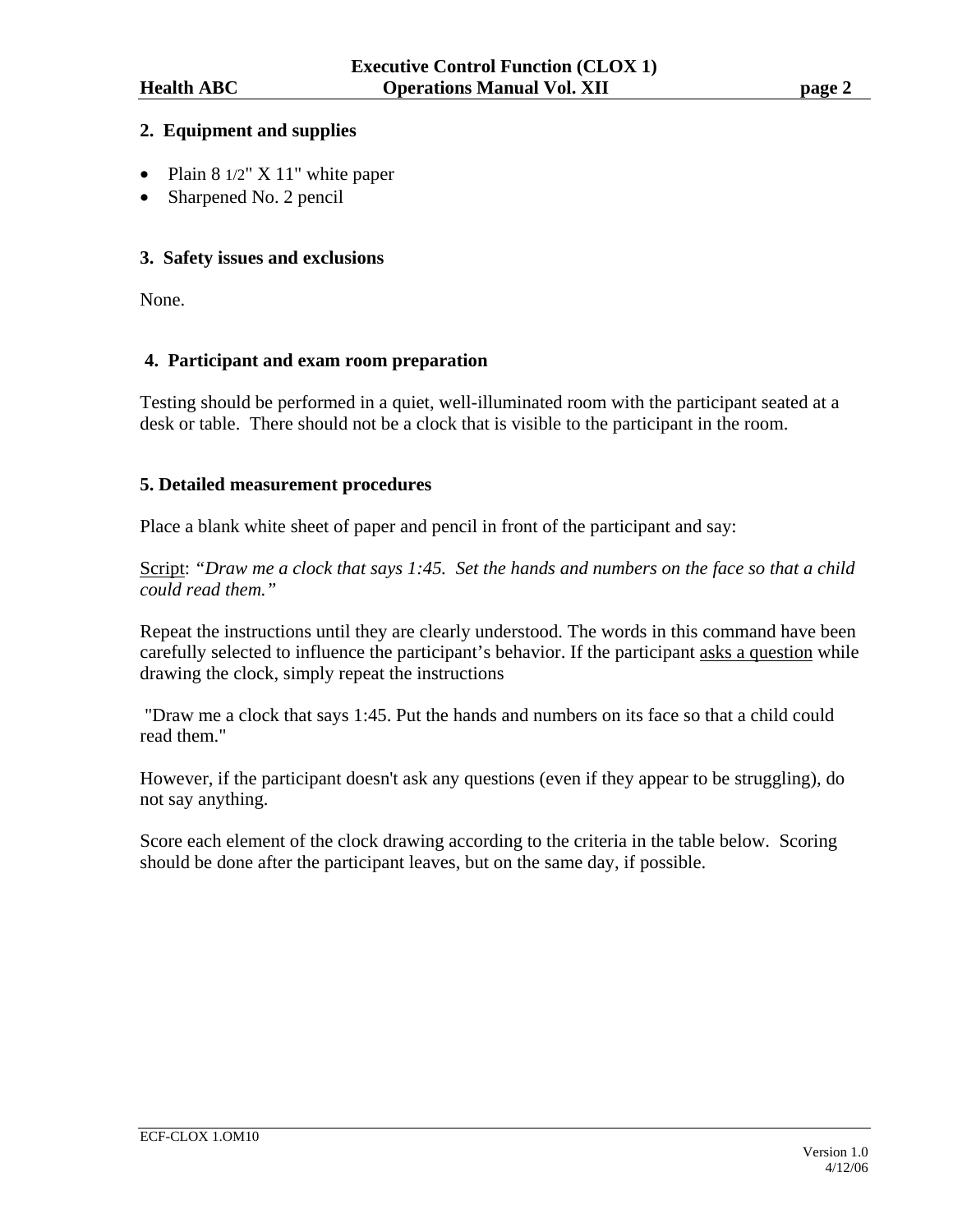| <b>RATING</b>                                                                                                 |                                     |                                                                          |  |  |
|---------------------------------------------------------------------------------------------------------------|-------------------------------------|--------------------------------------------------------------------------|--|--|
| <b>Organizational Elements</b>                                                                                | Yes or No                           | <b>Point Value</b><br>(for<br>Coordinating<br><b>Center</b> use<br>only) |  |  |
| 1. Does figure resemble a clock?                                                                              | O Yes O No                          | $Yes=1$                                                                  |  |  |
| 2. Is a circular face present?                                                                                | O Yes O No                          | $Yes=1$                                                                  |  |  |
| 3. Are the dimensions $>1$ inch?                                                                              | $\overline{O$ Yes $\overline{O}$ No | $Yes=1$                                                                  |  |  |
| 4. Are all numbers inside the perimeter?                                                                      | O Yes O No                          | $Yes=1$                                                                  |  |  |
| 5. Is there sectoring or are there tic marks?                                                                 | O Yes O No                          | Yes=0; $No=1$                                                            |  |  |
| 6. Were 12, 6, 3, & 9 placed first?                                                                           | O Yes O No                          | $Yes=1$                                                                  |  |  |
| 7. Is the spacing intact? (Symmetry on either side of $12\overline{o'clock}$<br>and<br>$6 \text{ o'}$ clock?) | O Yes O No                          | $Yes=1$                                                                  |  |  |
| 8. Were only Arabic numerals used?                                                                            | $\overline{O$ Yes $\overline{O}$ No | $Yes=1$                                                                  |  |  |
| 9. Are only the numbers 1 through 12 among the numerals present?                                              | O Yes O No                          | $Yes=1$                                                                  |  |  |
| *10. Is the sequence 1 through 12 intact? (No omissions or<br>intrusions)                                     | O Yes O No                          | $Yes=1$                                                                  |  |  |
| 11. Are there exactly two hands present? (ignore sectoring /tic<br>marks)                                     | O Yes O No                          | $Yes=1$                                                                  |  |  |
| 12. Are all hands represented as arrows?                                                                      | O Yes O No                          | $Yes=1$                                                                  |  |  |
| 13. Is the hour hand between 1 o'clock and 2 o'clock?                                                         | O Yes O No                          | $Yes=1$                                                                  |  |  |
| 14. Is the minute hand obviously longer than the hour hand?                                                   | O Yes O No                          | $Yes=1$                                                                  |  |  |
| 15. Are there any of the following?:                                                                          |                                     |                                                                          |  |  |
| a) hand pointing to 4 or 5 o' clock?                                                                          | $O$ Yes $O$ No                      |                                                                          |  |  |
| b) " $1:45$ " present?                                                                                        | O Yes O No                          |                                                                          |  |  |
| c) Any other notation (e.g. " $9:00"$ )?                                                                      | O Yes O No                          | $Yes=0$<br>$No=1**$                                                      |  |  |
| d) Any arrows point inward?                                                                                   | O Yes O No                          |                                                                          |  |  |
| e) Intrusions from "hand" or "face" present?                                                                  | O Yes O No                          |                                                                          |  |  |
| f) Any letters, words or pictures?                                                                            | O Yes O No                          |                                                                          |  |  |
| (e.g., feet or an alarm on the clock)                                                                         |                                     |                                                                          |  |  |
| <b>TOTAL</b>                                                                                                  |                                     | 15                                                                       |  |  |

\*Note: rarely, a participant may draw a clock counterclockwise; in other words, the 11 is where the 1 should be, the 10 is where the 2 should be, and so on, all the way around the clock. In this instance, the correct response option to the question "is the sequence 1 through 12 intact?" would be "Yes."

\*\*For Question #15: If all "No" then score 1, if any "Yes" then score 0.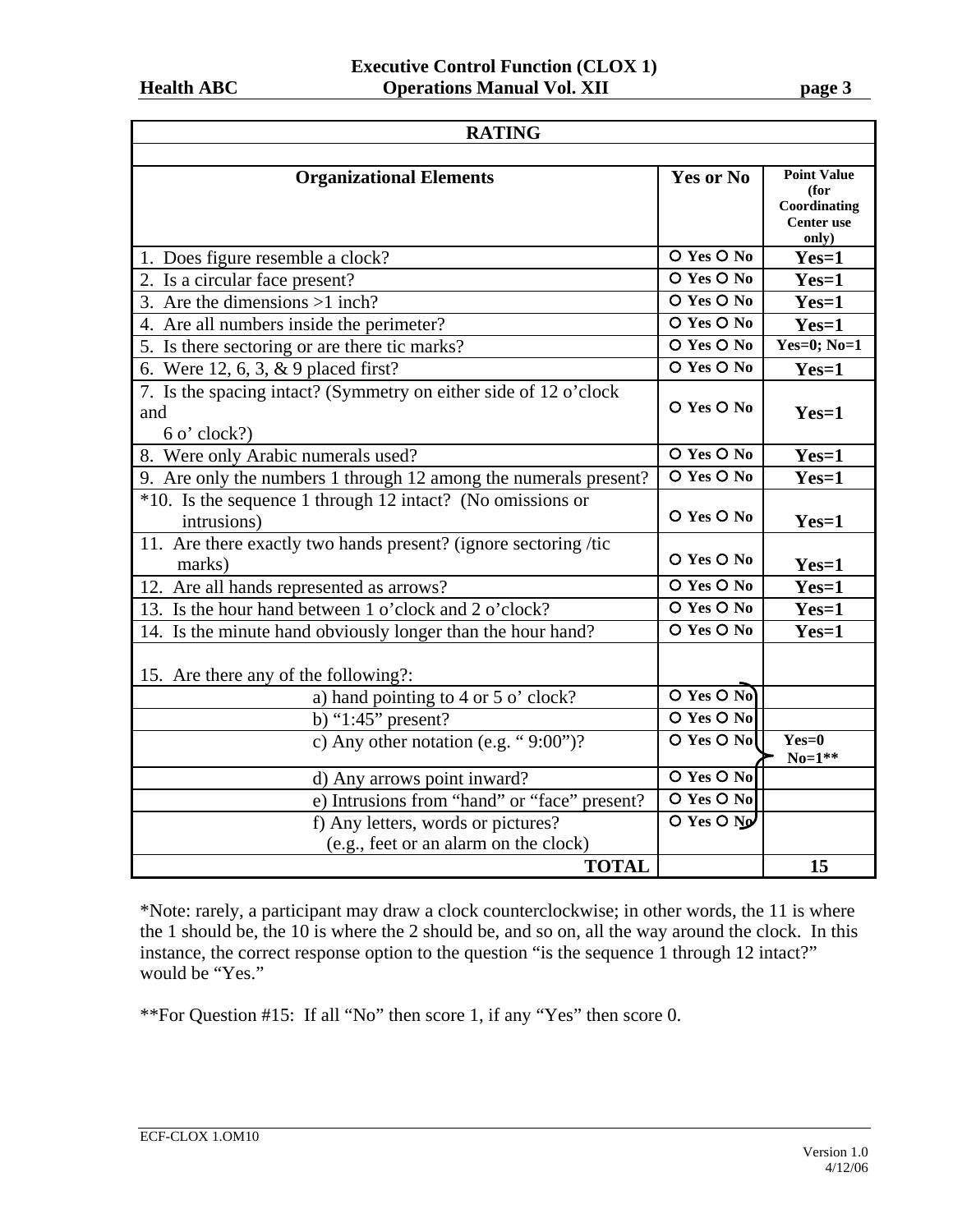#### **6. Procedures for performing the measurements at home (if applicable)**

Follow instructions for clinic administration.

### **7. Alert values/follow-up/reporting to participants**

When testing is completed, thank the participant without offering specific feedback on their performance.

There are no alert values.

### **8. Quality assurance**

### **8.1 Training requirements**

The examiner requires no special qualifications or prior experience to perform this assessment. Training should include:

- Reading and studying manual
- Attending Health ABC examiner training session or observing administration by experienced examiner
- Practicing on volunteers
- Discussing problems and questions with local expert or QC officer

### **8.2 Certification requirements**

- Completes training requirements
- Conducts exam correctly on one participant while being observed by a OC officer using the QC checklist.
- Obtains the same score as QC officer on three sample exams viewed on videotape.

### **8.3 Quality assurance checklist**

- $\Box$  Exam performed in quiet, private area without interruptions
- $\Box$  Recites CLOX 1 instructions correctly without prompting participant
- $\Box$  Responses correctly coded (QC officer should independently fill out scoring sheet)
- $\Box$  Reviews form for completeness
- $\Box$  Correctly completes form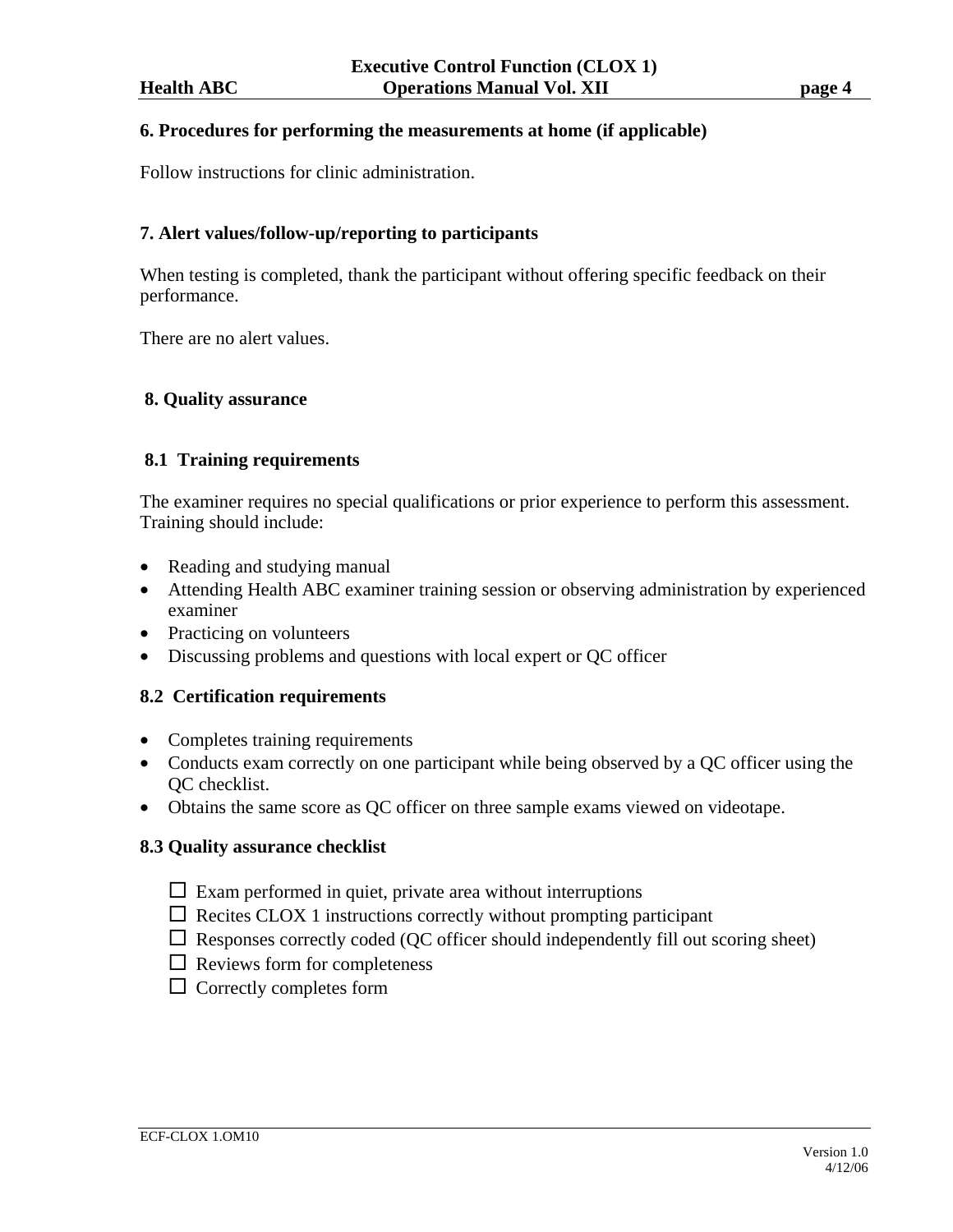# **9. References**

- 1. Royall DR, Cabello M, Polk MJ. Executive dyscontrol: An important factor affecting the level of care received by older retirees. J Am Geriatr Soc 1998;46:1-6.
- 2. Royall DR, Polk M. Dementias that present with and without posterior cortical features: An important clinical distinction. J Am Geriatr Soc 1998;46:98-105.
- 3. Royall DR, Mahurin RK, Gray KF. Bedside assessment of executive cognitive impairment: The Executive Interview. J AM Geriatr Soc 1992;40:1221-1226.
- 4. Royall DR, Cordes JA, Polk M. CLOX: an executive drawing task. J Neurol Neurosurg Psychiatry 1998;64:588-594.